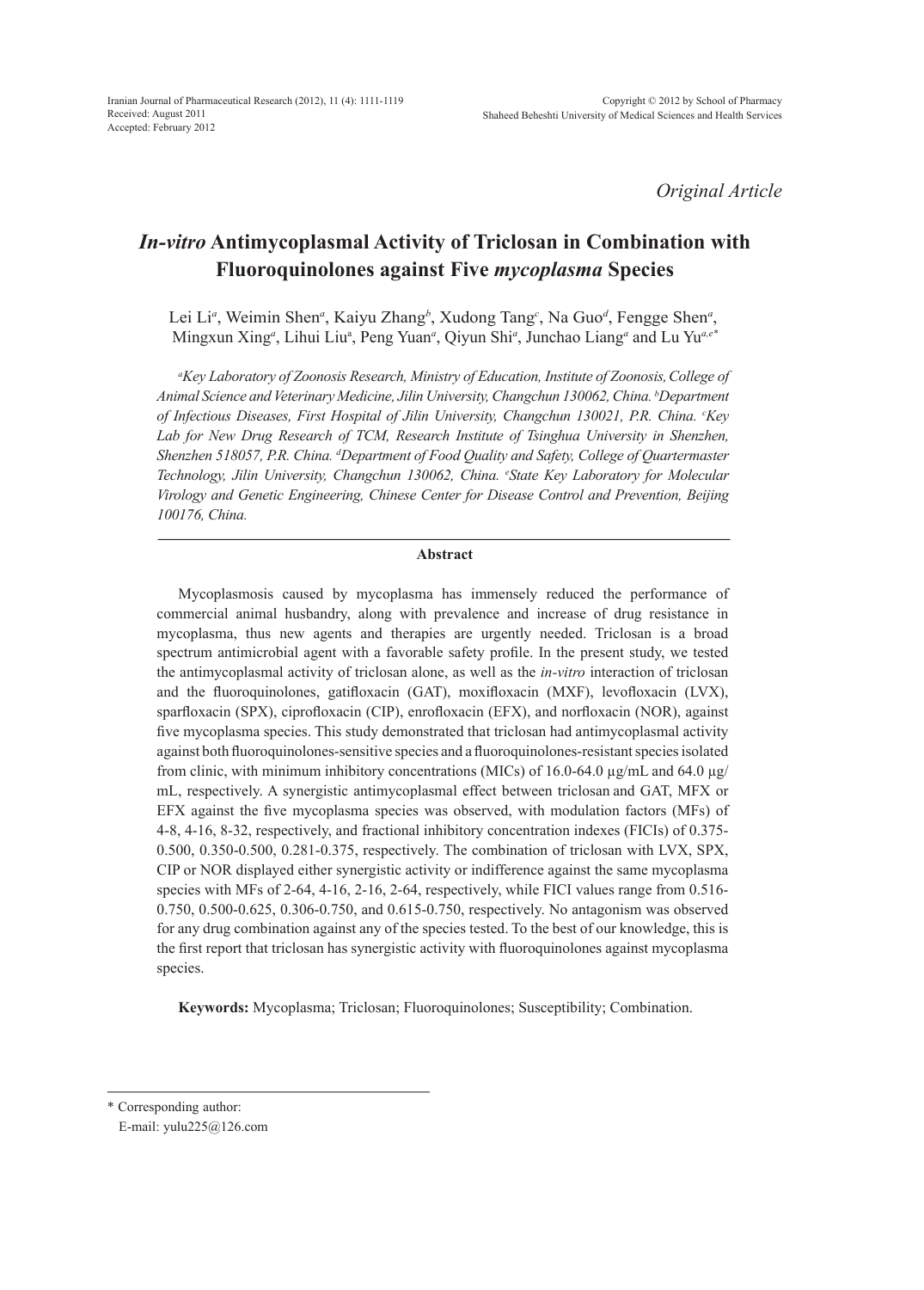### **Introduction**

*Mycoplasma* is a wall-less microorganism (1) that can cause serious livestock diseases such as contagious bovine and caprine pleuropneumonia, contagious agalactia in small ruminants, calf pneumonia, enzootic pneumonia in pigs and chronic respiratory disease in poultry (2). *Mycoplasma bovis* (*M. bovis*) is a major, worldwide pathogen that is often overlooked. It causes respiratory disease, mastitis, and arthritis in cattle (3). The prevalence of family farms seropositive for *Mycoplasma gallisepticum* (*M. gallisepticum*) and *Mycoplasma synoviae* was greater than 50%, even reaching 100% in most tested counties in Argentina, which presents a high risk to commercial poultry production (4). Contagious caprine pleuropneumonia, a respiratory mycoplasmosis caused by *Mycoplasma mycoides subsp. capri* (*M. mycoides subsp. capri*), causes high-mortality outbreaks in goats (5). Thus, mycoplasma infections have been shown to reduce the performance of commercial livestock, like egg-laying hens, dairy cows and goats, leading to significant economic loss (6).

Similar to all mollicutes, mycoplasma is inherently refractory to certain groups of antibiotics owing to its lack of a cell wall. Furthermore, evidence has shown that the mycoplasma genus is resistant to antibiotics traditionally used for their control, including tetracycline, tilmicosin and spectinomycin (3). In contrast, fluoroquinolones, with excellent pharmacokinetic profiles and activity against both Gram-negative and Gram-positive organisms, have been developed (7) and can be used to control mycoplasmosis. However, in field conditions, fluoroquinolones treatment cannot eradicate infections (8). Therefore, we must explore new alternatives to effectively target mycoplasma infections.

Triclosan (2,4,4'-trichloro-2'hydroxydiphenyl ether) is a non-ionic broadspectrum antimicrobial agent that has been extensively used in deodorants, soaps and other dermatological preparations due to its favorable safety profile (9,10). The efficacy of triclosan as an antibacterial agent, in both systemic and topical applications for various infections, shows great promise and excellent safety (11). In addition, triclosan has demonstrated antiplaque, antigingivitis, antibacterial, and anti-inflammatory (12-14) properties (15). Additionally, there have been no reports of triclosan-resistant microbes in the wild (16).

In this study, we examined the effect of fluoroquinolones treatment, at different dosages, on the persistence of mycoplasma species tested. We also evaluated the antimycoplasmal activity of triclosan as a candidate for preventive and therapeutic uses. We further investigated the interactions of triclosan in combination with the first-line fluoroquinolone drugs, including gatifloxacin (GAT), moxifloxacin (MXF), levofloxacin (LVX), sparfloxacin (SPX), ciprofloxacin (CIP), enrofloxacin (EFX) and norfloxacin (NOR) against five veterinary mycoplasma species using a checkerboard microdilution assay.

# **Experimental**

### *Reagents and antibiotics*

Triclosan and dimethyl sulfoxide (DMSO) were purchased from Sigma-Aldrich (Sigma, St. Louis, MO). Triclosan was dissolved in DMSO at a concentration of 5 g/L under sterile conditions and stored at -70°C until used. Seven fluoroquinolones, GAT, MXF, LVX, SPX, CIP, ENR, and NOR, were purchased from the National Institute of the Control of Pharmaceutical and Biological Products, Beijing, China. MXF was dissolved in water. The other fluoroquinolones were prepared in 0.1 M NaOH.

# *Microorganisms and growth conditions*

*M. mycoides subsp. Capri* Y-goat, *M. gallisepticum* BG44T, *M. gallisepticum* PG31 and *M. bovis* PG1 were obtained from the China Medical Culture Collection Center (CMCC). *M. bovis* 8421, a clinical isolate, was obtained from the Animal Hospital of Jilin University, Changchun, China. *M. bovis* PG1 and *M. bovis* 8421 were grown in PPLO broth (Difco) (17) containing fresh yeast extract, tryptone, 20% horse serum, 0.5% glucose, and 500 U/ mL penicillin G. Using the same method, *M. gallisepticum* and *M. mycoides subsp. Capri* Y-goat were inoculated into MEM broth (Invitrogen) (18) formulated with 20% horse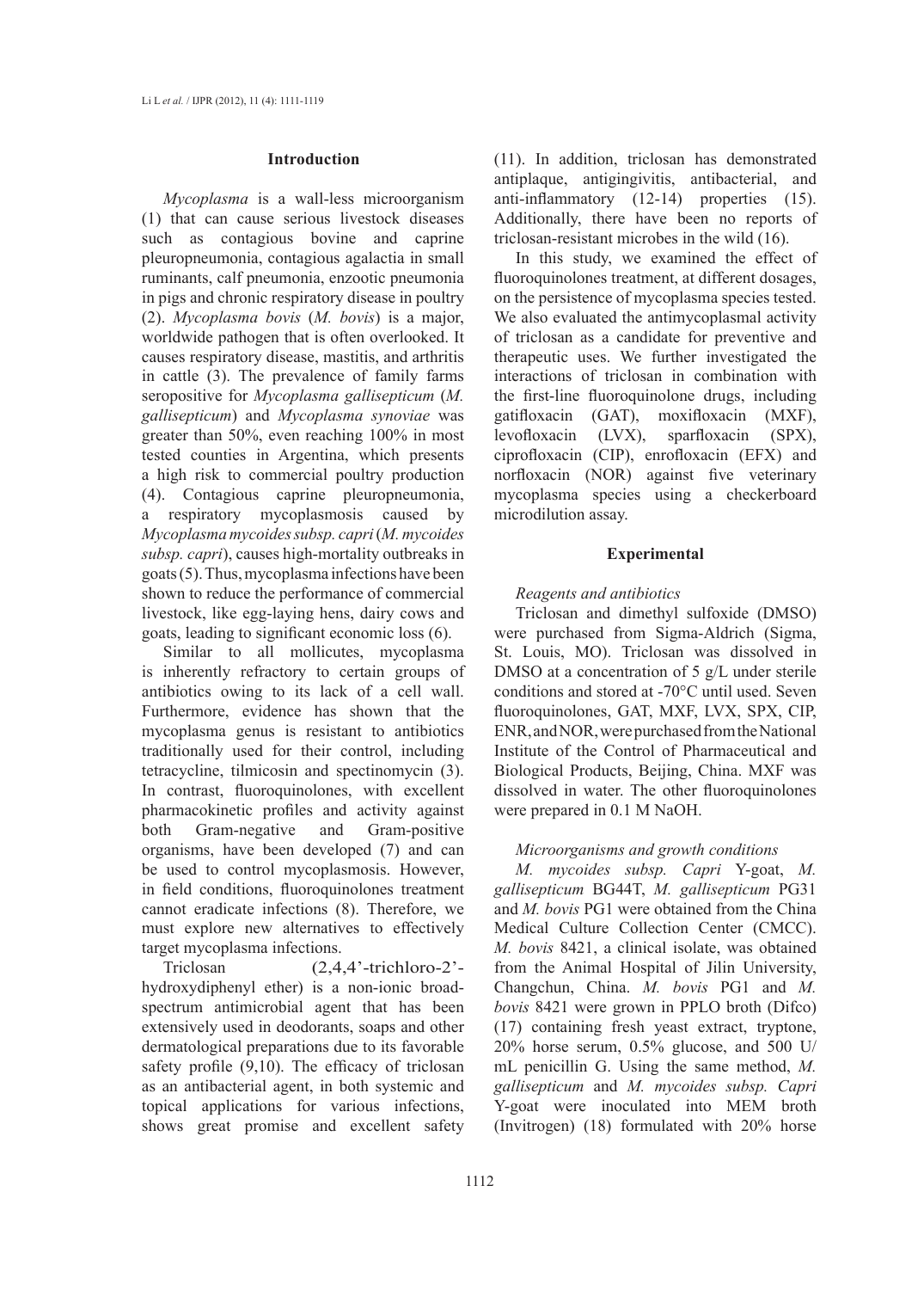serum, and 500 U/mL penicillin G. Meanwhile, phenol red, at a final concentration of 0.0004% (wt/vol), was supplemented as a color redox indicator for all species. Then, all tested mycoplasma species were maintained at 37°C under 5%  $CO_2$  in an incubator (Thermo) for 2-3 days until their color changed from pink (pH 7.6~7.8) to orange-yellow ( $pH = 6.8$ ) visually.

The color-changing units (CCU) per mL of mycoplasma were determined by using a ten-fold serial dilution method. The CCU was evaluated by examining the order of bottle with color changing. For example, the color of the 10th bottle was not changed; however, the color of the 1<sup>st</sup> through 9<sup>th</sup> bottles was changed from pink to orange-yellow. Thus, it demonstrated that the concentration of the first bottle was approximately 108 CCU/mL (18). Hence, we could obtain the concentration we need using this serial dilution method.

# *In-vitro antimycoplasmal susceptibility testing*

Conventional *in-vitro* antimycoplasmal susceptibility testing was performed using the broth dilution method on 96-well microtiter plates, in accordance with the guidelines for minimum inhibitory concentration (MICs) testing against veterinary mycoplasma species (19). Briefly, serial two-fold dilutions of antimicrobial agents were individually prepared in mediums to obtain the required concentrations. Then, these samples were added to the respective columns. Each well in columns  $#1-10$  contained 100  $\mu$ L of the medium with the agent (columns #1-9), or with no agent (column #10) as a growth control. Each of the wells was added to 100 μL of mycoplasma culture containing about  $10^{3} \sim 10^{5}$  CCU/mL organisms in columns #1-10. Each well in columns #11 and #12 contained 200 µL of medium adjusted to a pH of 6.8 (pH control) or uninoculated growth medium (sterility control), respectively (20). Plates were sealed, incubated at 37°C and inspected daily for color change until the color in the growth well matched that of the end-point control (orange-yellow). Since the fluoroquinolones stock solution contained 0.1 M NaOH and triclosan contained DMSO that comprised  $\leq 1\%$  of the total test volume,

a control was carried out to determine if the presence of traces of compound affected the pH of the medium or had an inhibitory effect on the growth of mycoplasma species, respectively.

The MIC was defined as the lowest drug concentration that showed no color change in the medium. Experiments were performed in triplicate, and the median MIC value was calculated.

# *Checkerboard titration for drug combination studies*

The effects of triclosan and fluoroquinolones combinations against each strain were determined by using the checkerboard microdilution method on 96-well microtiter plates, as previously described (21). The checkerboard plates were inoculated with  $10^{3} \sim 10^{5}$  CCU/ mL of microorganisms in each well, and the final concentrations of both drugs (two-fold dilutions) ranged from 1/32 to 4 times the MIC for triclosan and from 1/256 to 4 times the MIC for fluoroquinolones. After the inoculation and agitation, the microplates were incubated at 37°C until a color change was appreciated. The MICs alone, or in combination, were read as described above (22). Each isolate was tested in triplicate on different days.

To analyze the interaction between triclosan and fluoroquinolones, we employed two models: a modulation factor (MF) and a fractional inhibitory concentration index (FICI). An MF was used to express the modulating effects of triclosan on the MICs of fluoroquinolones. The formula used was  $MF = MIC$  (fluoroquinolones)/ MIC (fluoroquinolones + modulator) (23). The fractional inhibitory concentration index (FICI) is most frequently used to describe the drug interactions. The FICI, for a combination of two antimicrobials, was calculated according to the following equation:

$$
FICI = FICA + FICB = (A/MICA) + (B/MICB)
$$

Here, A and B are the MICs of drugs A and B in combination, respectively, and  $MIC<sub>4</sub>$  and  $MIC<sub>B</sub>$  are the MICs of drugs A and B when acting alone, respectively. The interpretation of the FICI value was as follows: an FICI  $\leq 0.5$ demonstrated synergy, an FICI between 0.5 and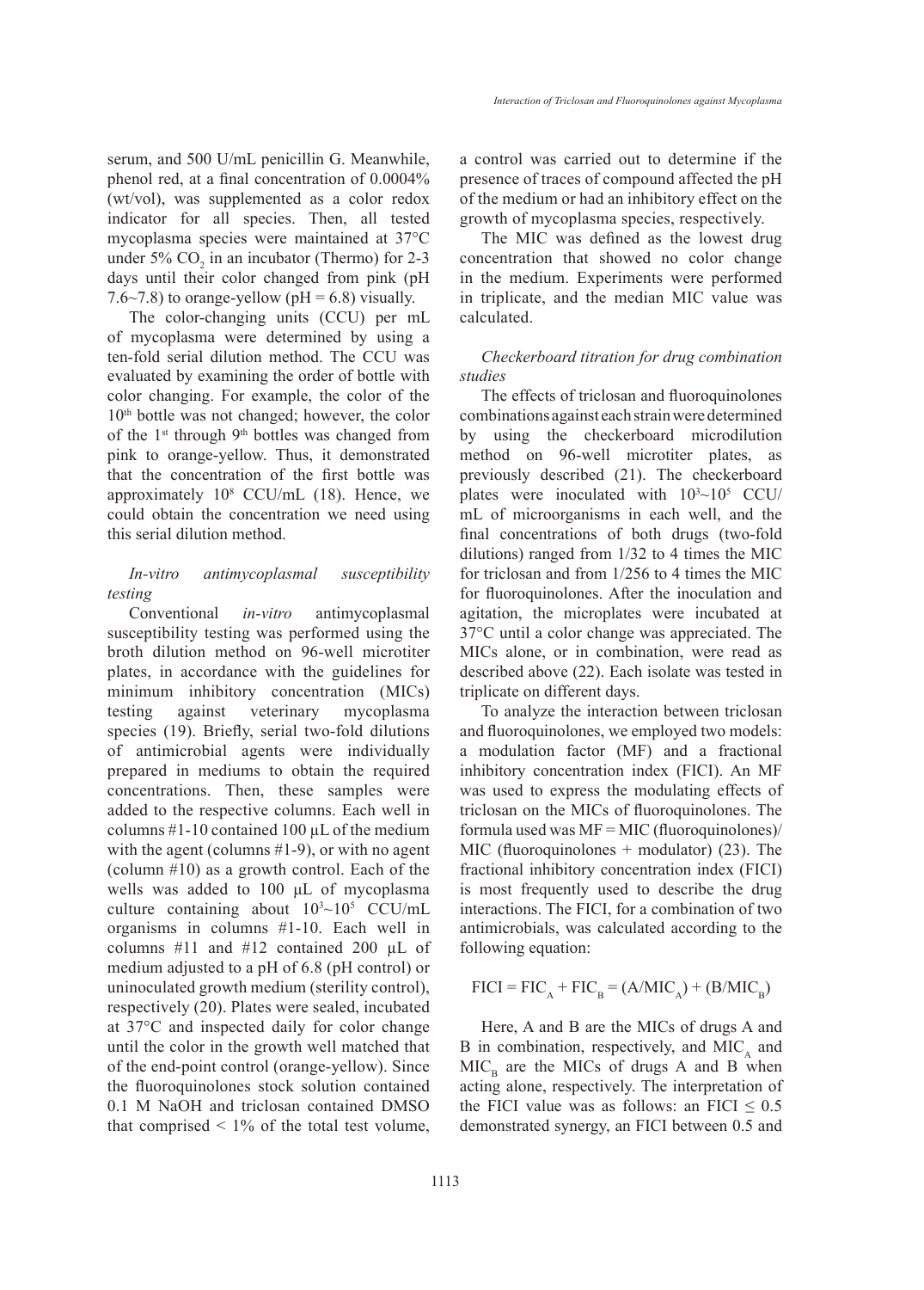

**Figure 1**. Chemical structure of Triclosan.

4 indicated indifference, and an FICI > 4 showed antagonism (21, 23).

#### **Results**

### *Determination of drugs MICs*

The chemical structure of triclosan is shown in Figure 1. The *in-vitro* antimycoplasmal activities of triclosan, GAT, MXF, LVX, SPX, CIP, ENR and NOR were determined by using the standard two-fold dilution method following the aforementioned defined conditions. There are no universally accepted standards for mycoplasma susceptibility testing or specific MIC breakpoints (24, 25). However, some inference regarding the meaning of the obtained MICs can be made based on breakpoints established for other bacteria and the achievable concentrations. Generally speaking, if the MIC is  $\leq 1.00 \text{ µg/mL}$ , the drug may potentially be active against mycoplasma (26). Thus, the antimycoplasmal susceptibility testing results showed that *M. mycoides* subsp *Capri* Y-goat, *M. gallisepticum* BG44T, *M. gallisepticum* PG31 and *M. bovis* PG1 were all sensitive to the fluoroquinolones, with MICs ranging from 0.0150 μg/mL to 1.00 μg/mL. The only exception was that the MIC of NOR against *M. bovis* PG1 was 2.00 μg/mL (Table 1). Nevertheless, the clinical isolate, *M. bovis* 8421, was resistant to all the tested fluoroquinolones, with MICs ranging from 2.00 μg/mL to 64.0 μg/ mL. The MICs of triclosan against *M. mycoides subsp. Capri* Y-goat, *M. gallisepticum* BG44T, *M. gallisepticum* PG31 and *M. bovis* PG1 ranged from 16.0 to 32.0 µg/mL, while the MIC of triclosan against the clinical isolate, fluoroquinolones-resistant *M. bovis* 8421, was 64.0  $\mu$ g/mL. In addition, the experiments evaluating NaOH or DMSO in the solution demonstrated that the minute concentrations of the compounds were not significant and could be ignored. These results indicate that triclosan has potential antimycoplasmal activity.

# *Drug susceptibility in combination*

Triclosan was further evaluated for its synergistic interaction with seven tested fluoroquinolones against mycoplasma by an MF and an FICI model. The MF and FICI values of triclosan, combined with fluoroquinolones, were calculated. The methods used to calculate these values are described in the materials and methods section. For all of the fluoroquinolones, triclosan was a great modulator. On average, it could lead to a 2 to 64-fold decrease in the MICs of fluoroquinolones (Table 1), at certain concentrations, for varied species. FICI values ranged from 0.281 to 0.750 (Table 2), indicating either synergism or indifference. For the five mycoplasma species, the addition of triclosan to GAT, MFX and EFX displayed MFs of 4-8, 4-16, and 8-32, respectively. The FICI values were 0.375-0.500, 0.350-0.500, and 0.281-0.375, respectively. These values revealed synergistic effects. For these same tested species, the combination treatments of triclosan with LVX, SPX, CIP or NOR displayed MFs of 2-64, 4-16, 2-16, and 2-64, respectively, with FICI values ranging from 0.516 to 0.750, 0.500 to 0.625, 0.306 to 0.750, and 0.615 to 0.750, respectively. These results indicated either synergistic activity or indifference. Moreover, the MICs of triclosan were decreased 2- to 8-fold when used in combination with fluoroquinolones. Interestingly, no antagonism was noted in any species when combination therapies were tested. As the MF and FICI values suggest, triclosan may be a potential inhibitor of mycoplasma and is worthy of further study.

# **Discussion**

Mycoplasmas are important livestock and avian pathogens that cause respiratory and joint diseases which result in world-wide economic losses to livestock and poultry industries (27). The pathogen also causes a variety of clinical infections in humans, predominantly in the respiratory and/or urogenital tract, commonly causing tracheobronchitis (28). New and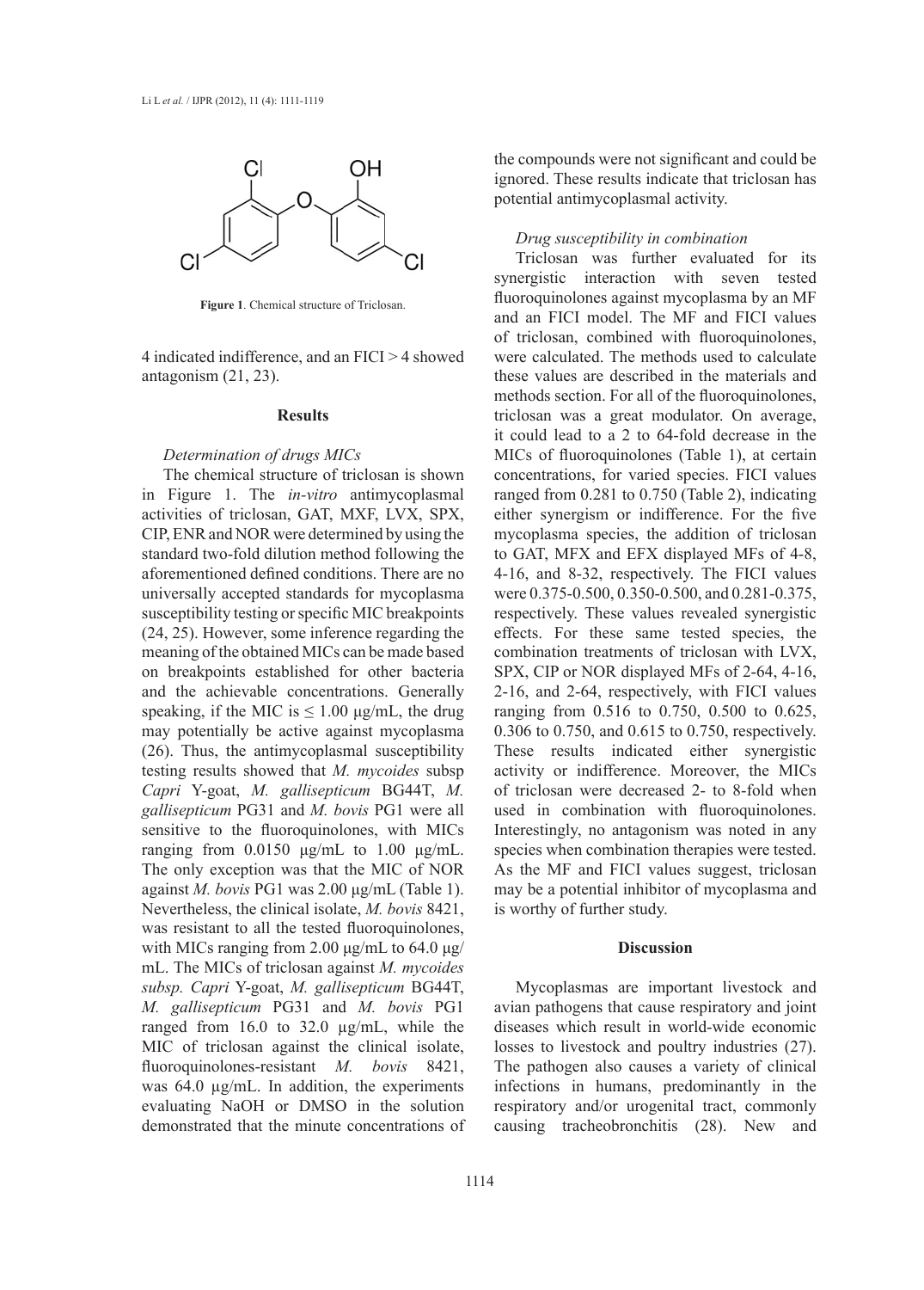|                               | Species <sup>b</sup> | $MICc (\mu g/mL)$ |      | Concentration                                                                | Modulation factor <sup>e</sup> |             |                             |  |
|-------------------------------|----------------------|-------------------|------|------------------------------------------------------------------------------|--------------------------------|-------------|-----------------------------|--|
| Fluoroquinolones <sup>a</sup> |                      |                   |      | of triclosan as<br>fluoroquinolones triclosan modulator <sup>d</sup> (µg/mL) | (fluoroquinolones)             | <b>FICI</b> | Interpretation              |  |
| <b>GAT</b>                    | Y-goat               | 0.0150            | 16.0 | 4.00                                                                         | 8                              | 0.375       | <b>SYN</b>                  |  |
|                               | BG44T                | 0.0150            | 32.0 | $8.00\,$                                                                     | 4                              | 0.500       | <b>SYN</b>                  |  |
|                               | <b>PG31</b>          | 0.0150            | 32.0 | 8.00                                                                         | 8                              | 0.375       | <b>SYN</b>                  |  |
|                               | PG1                  | 0.0300            | 32.0 | 8.00                                                                         | 4                              | 0.500       | <b>SYN</b>                  |  |
|                               | 8421                 | 2.00              | 64.0 | 16.0                                                                         | 4                              | 0.500       | ${\hbox{SYN}}$              |  |
| <b>MXF</b>                    | Y-goat               | 0.0150            | 16.0 | 4.00                                                                         | 4                              | 0.500       | ${\hbox{SYN}}$              |  |
|                               | BG44T                | 0.0150            | 32.0 | 8.00                                                                         | 8                              | 0.375       | <b>SYN</b>                  |  |
|                               | <b>PG31</b>          | 0.0150            | 32.0 | 8.00                                                                         | $\overline{4}$                 | 0.500       | $\ensuremath{\mathrm{SYN}}$ |  |
|                               | PG1                  | 0.0300            | 32.0 | 8.00                                                                         | 16                             | 0.350       | <b>SYN</b>                  |  |
|                               | 8421                 | 2.00              | 64.0 | 16.0                                                                         | 4                              | 0.500       | ${\hbox{SYN}}$              |  |
| <b>LVX</b>                    | Y-goat               | 0.125             | 16.0 | 8.00                                                                         | $\overline{4}$                 | 0.750       | $\mathop{\rm IND}\nolimits$ |  |
|                               | BG44T                | 0.0600            | 32.0 | 4.00                                                                         | $\overline{c}$                 | 0.625       | $\mathop{\rm IND}\nolimits$ |  |
|                               | <b>PG31</b>          | 0.0600            | 32.0 | 16.0                                                                         | 4                              | 0.750       | $\mathop{\rm IND}\nolimits$ |  |
|                               | PG1                  | 0.125             | 32.0 | 16.0                                                                         | 64                             | 0.516       | <b>IND</b>                  |  |
|                               | 8421                 | 2.00              | 64.0 | 32.0                                                                         | 8                              | 0.625       | $\mathop{\rm IND}\nolimits$ |  |
| <b>SPX</b>                    | Y-goat               | 0.0150            | 16.0 | 4.00                                                                         | $\overline{4}$                 | 0.500       | $\ensuremath{\mathrm{SYN}}$ |  |
|                               | BG44T                | 0.0150            | 32.0 | 8.00                                                                         | 4                              | 0.500       | <b>SYN</b>                  |  |
|                               | <b>PG31</b>          | 0.0150            | 32.0 | 8.00                                                                         | $\overline{4}$                 | 0.500       | $\ensuremath{\mathrm{SYN}}$ |  |
|                               | PG1                  | 0.0600            | 32.0 | 16.0                                                                         | 8                              | 0.625       | $\mathop{\rm IND}\nolimits$ |  |
|                               | 8421                 | 4.00              | 64.0 | 32.0                                                                         | 16                             | 0.563       | $\mathop{\rm IND}\nolimits$ |  |
| <b>CIP</b>                    | Y-goat               | 0.125             | 16.0 | 8.00                                                                         | $\overline{4}$                 | 0.750       | $\mathop{\rm IND}\nolimits$ |  |
|                               | BG44T                | 0.125             | 32.0 | 16.0                                                                         | 4                              | 0.750       | $\mathop{\rm IND}\nolimits$ |  |
|                               | <b>PG31</b>          | 0.125             | 32.0 | 8.00                                                                         | 16                             | 0.306       | <b>SYN</b>                  |  |
|                               | PG1                  | 0.250             | 32.0 | 8.00                                                                         | $\overline{c}$                 | 0.750       | <b>IND</b>                  |  |
|                               | 8421                 | 8.00              | 64.0 | 16.0                                                                         | 8                              | 0.375       | <b>SYN</b>                  |  |
| <b>EFX</b>                    | Y-goat               | 0.125             | 16.0 | 4.00                                                                         | 8                              | 0.375       | <b>SYN</b>                  |  |
|                               | BG44T                | 0.030             | 32.0 | $8.00\,$                                                                     | $16\,$                         | 0.313       | <b>SYN</b>                  |  |
|                               | <b>PG31</b>          | 0.030             | 32.0 | $8.00\,$                                                                     | $\,8\,$                        | 0.375       | $\ensuremath{\mathrm{SYN}}$ |  |
|                               | PG1                  | 0.250             | 32.0 | 8.00                                                                         | $\,$ 8 $\,$                    | 0.375       | <b>SYN</b>                  |  |
|                               | 8421                 | $8.00\,$          | 64.0 | 16.0                                                                         | 32                             | 0.281       | SYN                         |  |
| $\bf{NOR}$                    | Y-goat               | $1.00\,$          | 16.0 | 8.00                                                                         | 64                             | 0.615       | $\mathop{\rm IND}\nolimits$ |  |
|                               | BG44T                | 1.00              | 32.0 | 8.00                                                                         | $\sqrt{2}$                     | 0.750       | $\mathop{\rm IND}\nolimits$ |  |
|                               | <b>PG31</b>          | 1.00              | 32.0 | 16.0                                                                         | $\overline{4}$                 | 0.750       | $\mathop{\rm IND}\nolimits$ |  |
|                               | PG1                  | 2.00              | 32.0 | 16.0                                                                         | 4                              | 0.750       | $\mathop{\rm IND}\nolimits$ |  |
|                               | 8421                 | 64.0              | 64.0 | 8.00                                                                         | $\mathbf{2}$                   | 0.625       | <b>IND</b>                  |  |

**Table 1.** MICs and modulation factors of compounds for five mycoplasma species.

a GAT = gatifloxacin; MXF = moxifloxacin; LVX = levofloxacin; SPX = sparfloxacin; CIP = ciprofloxacin; ENR = enrofloxacin; NOR = norfloxacin. <sup>b</sup> Y-goat = *M. mycoides subsp Capri* Y-goat; BG44T = *M. gallisepticum* BG44T; PG31 = *M. gallisepticum* PG31; PG1  $= M$ . *bovis* PG1; 8421 = *M. bovis* 8421. MICs of triclosan and fluoroquinolones were tested alone. <sup>4</sup>triclosan served as a modulator. Modulation factor = MIC (fluoroquinolones)/MIC (fluoroquinolones + modulator).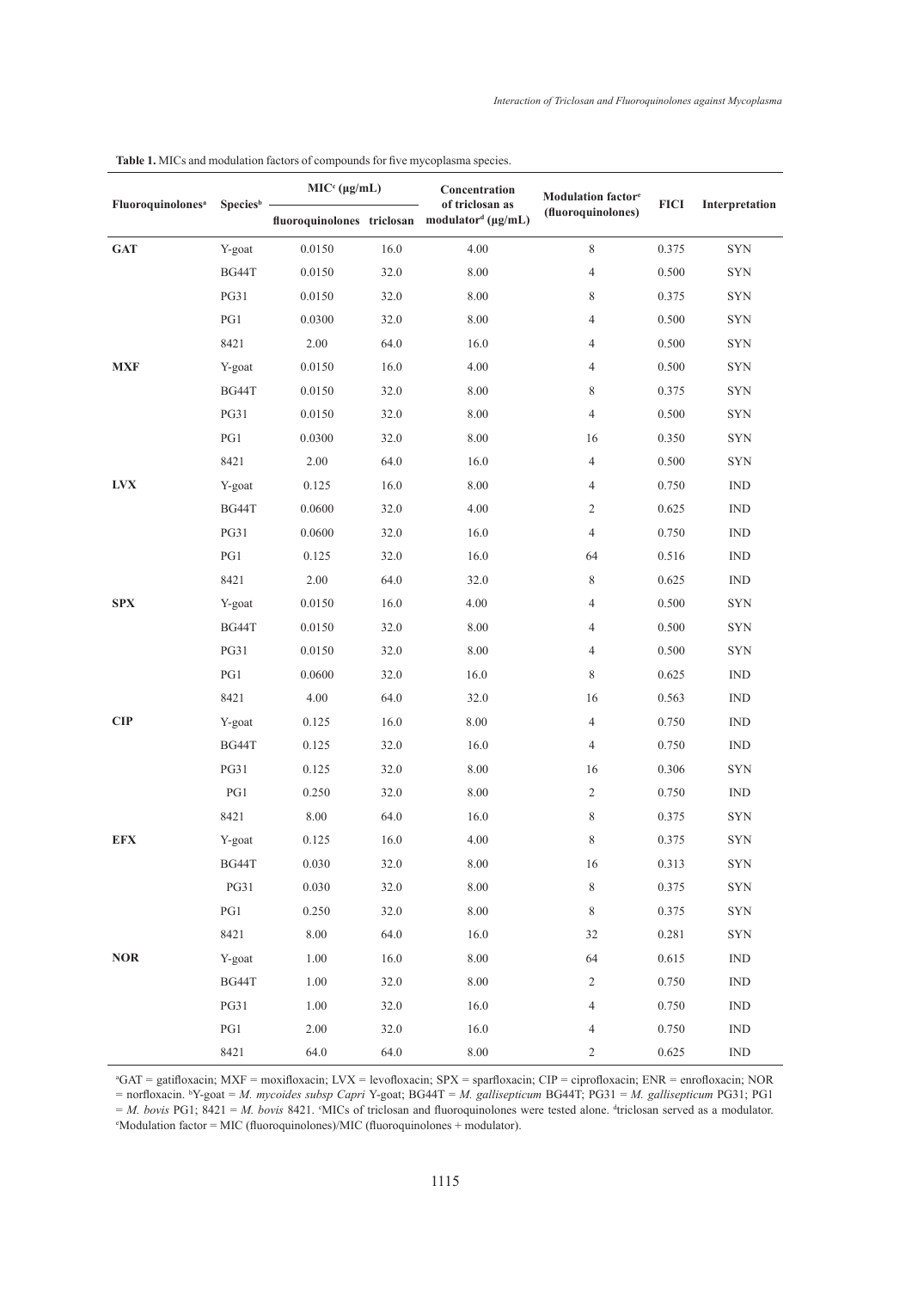|                             |                |             | MIC (µg/mL)  |            | <b>FICI</b> |                                    |
|-----------------------------|----------------|-------------|--------------|------------|-------------|------------------------------------|
| <b>Combination of drugs</b> | <b>Species</b> | Individual  | Combination  | Individual | Combination | <b>Interpretation</b> <sup>a</sup> |
| Triclosan/GAT               | Y-goat         | 16.0/0.0150 | 4.00/0.00150 | 0.25/0.125 | 0.375       | <b>SYN</b>                         |
|                             | BG44T          | 32.0/0.0150 | 8.00/0.00300 | 0.25/0.250 | 0.500       | <b>SYN</b>                         |
|                             | <b>PG31</b>    | 32.0/0.0150 | 8.00/0.00150 | 0.25/0.125 | 0.375       | <b>SYN</b>                         |
|                             | PG1            | 32.0/0.0300 | 8.00/0.00750 | 0.25/0.250 | 0.500       | <b>SYN</b>                         |
|                             | 8421           | 64.0/2.00   | 16.0/0.500   | 0.25/0.250 | 0.500       | <b>SYN</b>                         |
| Triclosan/MXF               | Y-goat         | 16.0/0.0150 | 4.00/0.00300 | 0.25/0.250 | 0.500       | <b>SYN</b>                         |
|                             | BG44T          | 32.0/0.0150 | 8.00/0.00150 | 0.25/0.125 | 0.375       | <b>SYN</b>                         |
|                             | <b>PG31</b>    | 32.0/0.0150 | 8.00/0.00300 | 0.25/0.250 | 0.500       | <b>SYN</b>                         |
|                             | PG1            | 32.0/0.0300 | 8.00/0.00300 | 0.25/0.100 | 0.350       | <b>SYN</b>                         |
|                             | 8421           | 64.0/2.00   | 16.0/0.500   | 0.25/0.250 | 0.500       | <b>SYN</b>                         |
| Triclosan/LVX               | Y-goat         | 16.0/0.125  | 8.00/0.0300  | 0.50/0.250 | 0.750       | IND                                |
|                             | BG44T          | 32.0/0.0600 | 4.00/0.0300  | 0.125/0.50 | 0.625       | <b>IND</b>                         |
|                             | <b>PG31</b>    | 32.0/0.0600 | 16.0/0.0150  | 0.50/0.250 | 0.750       | <b>IND</b>                         |
|                             | PG1            | 32.0/0.125  | 16.0/0.00150 | 0.50/0.016 | 0.516       | <b>IND</b>                         |
|                             | 8421           | 64.0/2.00   | 32.0/0.250   | 0.50/0.125 | 0.625       | <b>IND</b>                         |
| Triclosan/SPX               | Y-goat         | 16.0/0.0150 | 4.00/0.00300 | 0.25/0.250 | 0.500       | <b>SYN</b>                         |
|                             | BG44T          | 32.0/0.0150 | 8.00/0.00300 | 0.25/0.250 | 0.500       | <b>SYN</b>                         |
|                             | <b>PG31</b>    | 32.0/0.0150 | 8.00/0.00300 | 0.25/0.250 | 0.500       | <b>SYN</b>                         |
|                             | PG1            | 32.0/0.0600 | 16.0/0.00700 | 0.50/0.125 | 0.625       | <b>IND</b>                         |
|                             | 8421           | 64.0/4.00   | 32.0/0.250   | 0.50/0.063 | 0.563       | <b>IND</b>                         |
| Triclosan/CIP               | Y-goat         | 16.0/0.125  | 8.00/0.0300  | 0.50/0.250 | 0.750       | <b>IND</b>                         |
|                             | BG44T          | 32.0/0.125  | 16.0/0.0300  | 0.50/0.250 | 0.750       | <b>IND</b>                         |
|                             | <b>PG31</b>    | 32.0/0.125  | 8.00/0.00700 | 0.25/0.056 | 0.306       | <b>SYN</b>                         |
|                             | PG1            | 32.0/0.250  | 8.00/0.125   | 0.25/0.500 | 0.750       | <b>IND</b>                         |
|                             | 8421           | 64.0/8.00   | 16.0/1.00    | 0.25/0.125 | 0.375       | <b>SYN</b>                         |
| Triclosan/EFX               | Y-goat         | 16.0/0.125  | 4.00/0.0150  | 0.25/0.125 | 0.375       | <b>SYN</b>                         |
|                             | BG44T          | 32.0/0.030  | 8.00/0.0015  | 0.25/0.063 | 0.313       | <b>SYN</b>                         |
|                             | <b>PG31</b>    | 32.0/0.030  | 8.00/0.0030  | 0.25/0.125 | 0.375       | <b>SYN</b>                         |
|                             | PG1            | 32.0/0.250  | 8.00/0.0300  | 0.25/0.125 | 0.375       | <b>SYN</b>                         |
|                             | 8421           | 64.0/8.00   | 16.0/0.250   | 0.25/0.031 | 0.281       | <b>SYN</b>                         |
| Triclosan/NOR               | Y-goat         | 16.0/1.00   | 8.00/0.0150  | 0.50/0.015 | 0.615       | <b>IND</b>                         |
|                             | BG44T          | 32.0/1.00   | 8.00/0.500   | 0.25/0.500 | 0.750       | <b>IND</b>                         |
|                             | <b>PG31</b>    | 32.0/1.00   | 16.0/0.250   | 0.50/0.250 | 0.750       | <b>IND</b>                         |
|                             | PG1            | 32.0/2.00   | 16.0/0.500   | 0.50/0.250 | 0.750       | <b>IND</b>                         |
|                             | 8421           | 64.0/64.0   | 8.00/32.0    | 0.125/0.50 | 0.625       | <b>IND</b>                         |

**Table 2**. Combination testing with Triclosan plus antimycoplasmal drugs against Mycoplasma isolates.

<sup>a</sup>SYN, synergism; IND, indifference. For the FIC index model, synergism was defined as a FICI of ≤ 0.5, and indifference (*i.e*., no interaction) as a FICI of  $> 0.5$  to 4.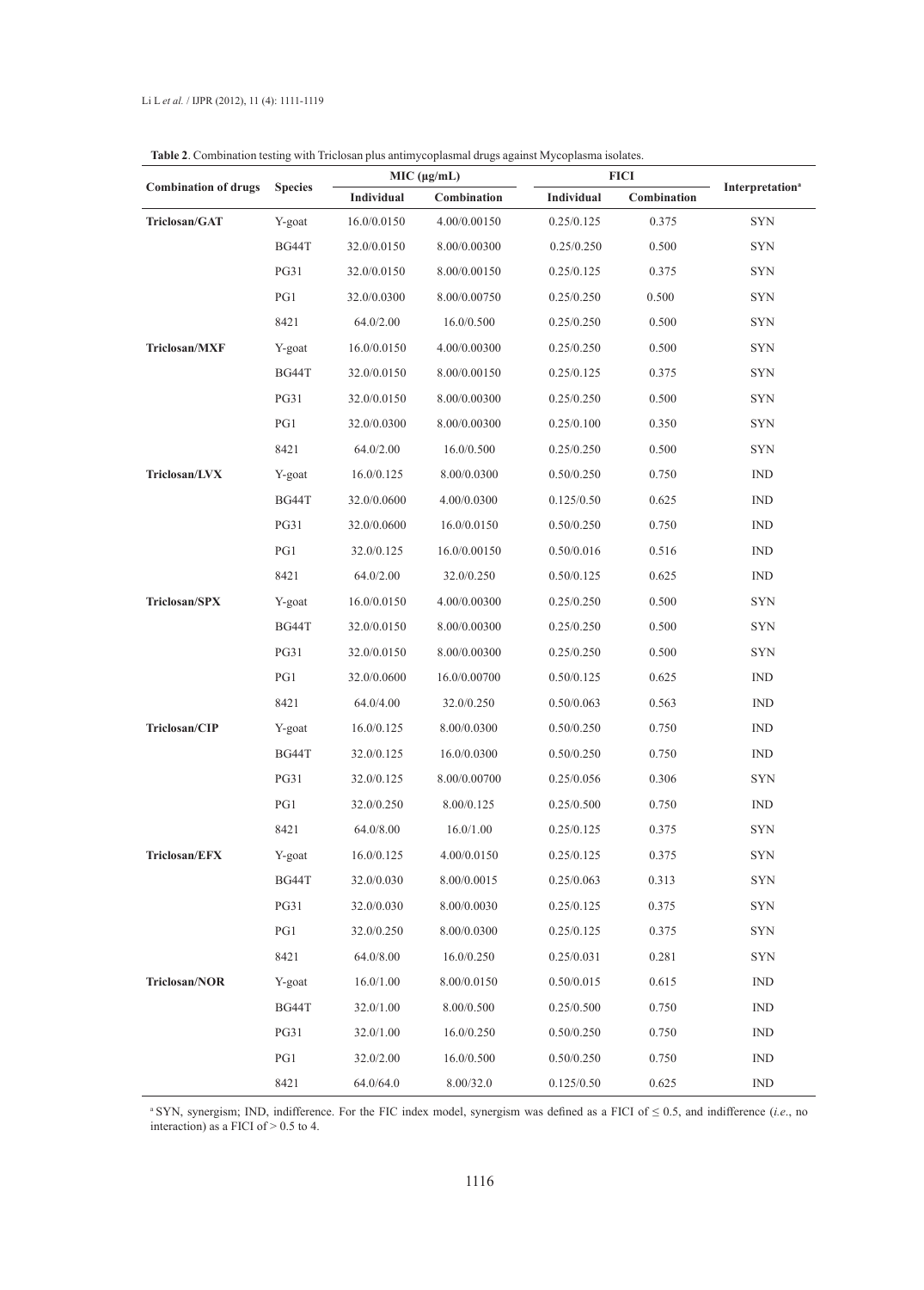alternative antimicrobial substances should be urgently investigated. The development of drugresistant mycoplasma species, which are resistant against commonly used antimicrobials, such as macrolides, lincomycin and streptogramin B (29), is concerning. Fluoroquinolones have become important therapeutic alternatives for the treatment of diseases and infections caused by a wide variety of microorganisms, including mycoplasma (28). In the present study, we investigated the antimycoplasmal properties of fluoroquinolones against four standard strains, and significant inhibiting activity was observed. In contrast, relatively weaker antimycoplasmal activity was shown against the clinical isolate *M. bovis* 8421. MICs for this isolate ranged from 2.00 to 64.0 μg/mL using different fluoroquinolones, which is higher than the breakpoint of  $1.00 \mu g$ / mL defined in a previous study (26). Thus, this clinical isolate should be regarded as resistant to fluoroquinolones. Notably, cross-resistance among the various fluoroquinolones is well documented (20, 30).

In this study, we investigated the *in-vitro* antimycoplasmal activity of triclosan and its synergistic interactions with fluoroquinolones against mycoplasma. We found that triclosan alone has potential antimycoplasmal properties against both fluoroquinolones-sensitive and fluoroquinolones-resistant strains, with MICs of 16.0 μg/mL, 32.0 μg/mL ,32.0 μg/mL, 64.0 μg/mL, and 64.0 μg/mL, for *M. mycoides subsp. Capri* Y-goat, *M. gallisepticum* BG44T, *M. gallisepticum* PG31, *M. bovis* PG1 and *M. bovis* 8421, respectively. Particularly, for the combinations of triclosan with GAT, MXF, SPX, CIP, ENR, and NOR, the MICs of triclosan against all the tested species were decreased to less than 16.0 μg/mL. For the triclosan/LVX combination, the MICs of triclosan were 8.00 μg/mL, 4.00 μg/ mL, 16.0 μg/mL, 16.0 μg/mL, and 32.0 μg/mL, respectively, against all strains. These values were decreased significantly, despite revealing weak synergism or indifference. In addition, the MICs of fluoroquinolones were decreased 2- to 64 fold by triclosan with FICI, ranging from 0.281 to 0.750, demonstrating a great deal of either synergism or indifference. Generally speaking, combinations of triclosan and fluoroquinolones not only exhibit excellent synergistic antimycoplasmal activity, but the combination of these drugs allows practitioners to lower the normal dosages of the fluoroquinolones used, which may help to prevent fluoroquinolones resistance within the mycoplasma population. To the best of our knowledge, it is the first time that the antimycoplasmal properties of triclosan, in combination with fluoroquinolones, have been evaluated against mycoplasma species.

Previous findings have shown that triclosan is not a carcinogen, mutagen, or teratogen (9, 11). Results of toxicology studies indicate that triclosan and its metabolites are well tolerated by a variety of livestock, as well as humans (9, 10, 31). Moreover, there have been no reports of triclosan-resistant microbes in the wild, although *Escherichia coli* and *Sphingosamine* strains have been selected for resistance *invitro* in the laboratory (11). Therefore, triclosan, which has the properties of broad spectrum antibiotic, non-toxic, absent of drug-resistance, and highly efficient antimicrobial activity, would be a remarkable modulator in combination with fluoroquinolones.

In conclusion, our study shows that triclosan has potential antimycoplasmal properties against fluoroquinolones-sensitive and fluoroquinolones-resistant mycoplasmas. Triclosan also possesses favorable synergistic activity or indifferent effects *in-vitro* with fluoroquinolones against mycoplasma species. These results are preliminary and further investigations are needed before triclosan could be used as a combination therapy *invivo*. Additionally, further analyses are needed to evaluate the underlying antimycoplasmal mechanism of triclosan when combined with fluoroquinolones.

### **Acknowledgment**

This work was supported by the National Nature Science Foundation of China (No. 30871889), the State Key Laboratory for Molecular Virology and Genetic Engineering (Grant No. 2011KF05), the Specialized Research Fund for the Doctoral Program of Higher Education (SRFDP) (No. 200801831051), the Fund for Science and Technology Development of the Jilin Province, China (No. 200705233),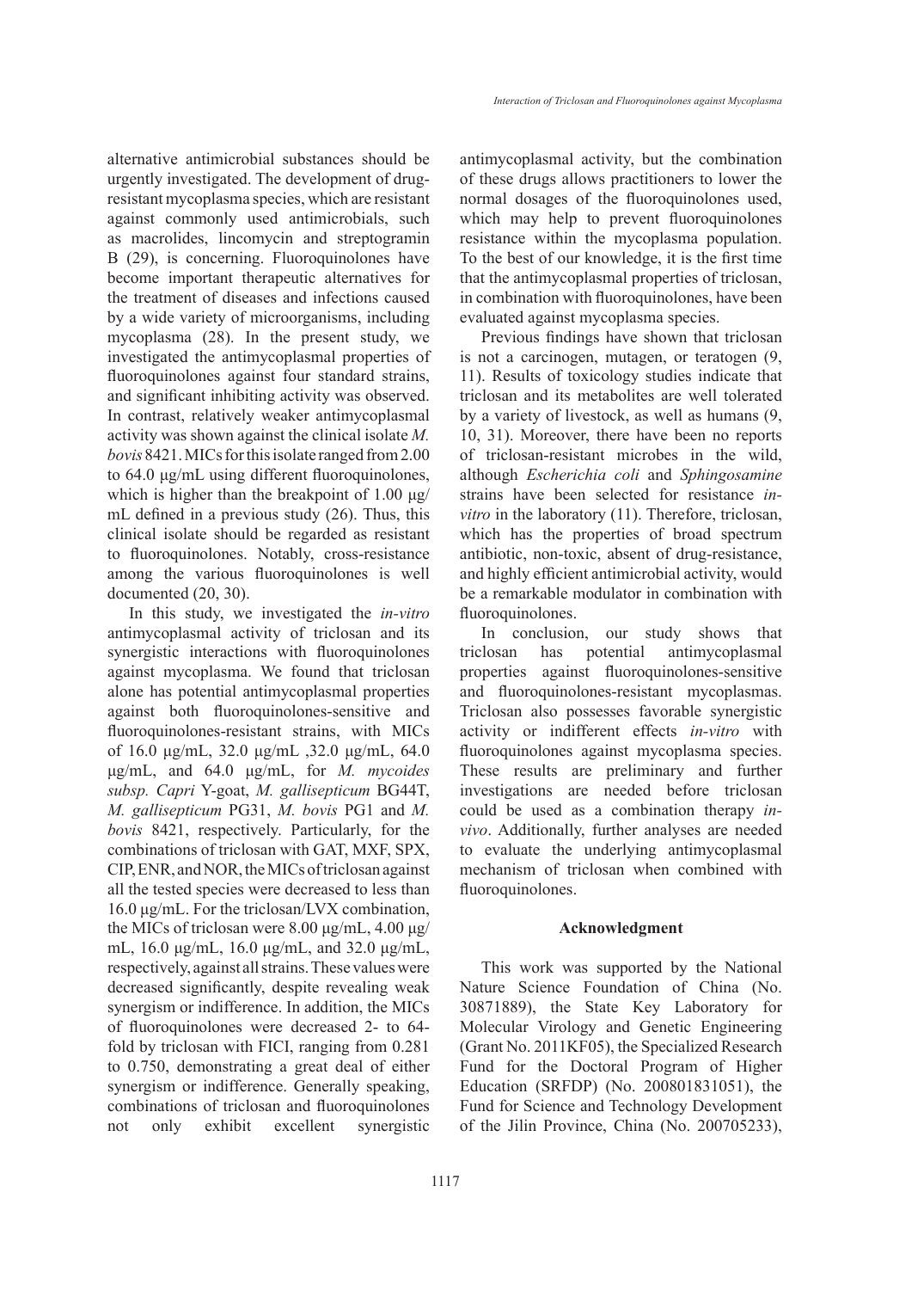and the Fundamental Research Funds for the Central Universities.

#### **References**

- Hnatow LL, Keeler CL Jr., Tessmer LL, Czymmek (1) K and Dohms JE. Characterization of MGC2, a *Mycoplasma gallisepticum* cytadhesin with homology to the *Mycoplasma pneumoniae* 30-kilodalton protein P30 and *Mycoplasma genitalium* P32. *Infect. Immun.* (1998) 66: 3436-3442.
- (2) Nicholas RAJ, Ayling RD and McAuliffe L. Vaccines for *Mycoplasma* diseases in animals and man. *J. Comp. Pathol.* (2009) 140: 85-96.
- Nicholas RA and Ayling RD. *Mycoplasma bovis*: (3) disease, diagnosis, and control. *Res. Vet. Sci.* (2003) 74: 105-12.
- Xavier J, Pascal D, Crespo E, Schell HL, Trinidad (4) JA and Bueno DJ. Seroprevalence of *Salmonella* and *Mycoplasma* infection in backyard chickens in the state of Entre Rios in Argentina. *Poult. Sci.* (2011) 90: 746-51.
- Hernandez L, Lopez J, St-Jacques M, Ontiveros L, (5) Acosta J and Handel K. *Mycoplasma mycoides* subsp*. capri* associated with goat respiratory disease and high flock mortality. *Can. Vet. J.* (2006) 47: 366-9.
- Viscione KA, Branton SL, Vance AM, Gerard PD, (6) Whitmarsh SK and Peebles ED. Effects of 6/85-strain *Mycoplasma gallisepticum* inoculation alone at ten weeks of age or in conjunction with F-strain *Mycoplasma gallisepticum* inoculation overlays at twenty-two or forty-five weeks of age on the performance of commercial egg-laying hens. *Poult. Sci.* (2008) 87: 588-93.
- (7) Stein GE. Pharmacokinetics and pharmacodynamics of newer fluoroquinolones. *Clin. Infect. Dis.* (1996) 23: 19-24.
- (8) Reinhardt AK, Kempf I, Kobisch M and Gautier-Bouchardon AV. Fluoroquinolone resistance in *Mycoplasma gallisepticum*: DNA gyrase as primary target of enrofloxacin and impact of mutations in topoisomerases on resistance level. *J. Antimicrob. Chemoth.* (2002) 50: 589-592.
- DeSalva SJ, Kong BM and Lin YJ. Triclosan: a safety (9) profile. *Am. J. Dent.* (1989) 2: 185-96.
- (10) Bhargava HN and Leonard PA. Triclosan: applications and safety. *Am. J. Infect. Control* (1996) 24: 209-18.
- (11) Sharma S, Ramya TN, Surolia A and Surolia N. Triclosan as a systemic antibacterial agent in a mouse model of acute bacterial challenge. *Antimicrob. Agents Ch.* (2003) 47: 3859-66.
- $(12)$  Barkvoll P and Rolla G. Triclosan protects the skin against dermatitis caused by sodium lauryl sulphate exposure. *J. Clin. Periodontol.* (1994) 21: 717-9.
- (13) Barkvoll P and Rolla G. Triclosan reduces the clinical symptoms of the allergic patch test reaction (APR) elicited with 1% nickel sulphate in sensitised patients. *J. Clin. Periodontol.* (1995) 22: 485-7.
- (14) Kjaerheim V, Barkvoll P, Waaler SM and Rolla G.

Triclosan inhibit histamine-induced inflammation in human skin. *J. Clin. Periodontol.* (1995) 22: 423-6.

- $(15)$ Kjaerheim V, Skaare A, Barkvoll P and Rolla G. Antiplaque, antibacterial, and anti-inflammatory properties of triclosan mouthrinses in combination with zinc citrate or polyvinylmethylether maleic acid (PVM-MA) copolymer. *Eur. J. Oral. Sci.* (1996) 104: 529-34.
- $(16)$  Hay AG, Dees PM and Sayler GS. Growth of a bacterial consortium on triclosan. *FEMS Microbiol. Ecol.* (2001) 36: 105-112.
- (17) Rosenbusch RF, Kinyon JM, Apley M, Funk ND, Smith S and Hoffman LJ. *In-vitro* antimicrobial inhibition profiles of *Mycoplasma bovis* isolates recovered from various regions of the United States from 2002 to 2003. *J. Vet. Diagn. Invest.* (2005) 17: 436-441.
- $(18)$  Hannan PC, Windsor GD, de Jong A, Schmeer N and Stegemann M. Comparative susceptibilities of various animal-pathogenic mycoplasmas to fluoroquinolones. *Antimicrob. Agents Ch.* (1997) 41: 2037-40.
- $(19)$  Hannan PC. Guidelines and recommendations for antimicrobial minimum inhibitory concentration (MIC) testing against veterinary *Mycoplasma* species. International Research Programme on Comparative Mycoplasmology. *Vet. Res.* (2000) 31: 373-95.
- (20) Gerchman I, Lysnyansky I, Perk S and Levisohn S. *Invitro* susceptibilities to fluoroquinolones in current and archived *Mycoplasma gallisepticum* and *Mycoplasma synoviae* isolates from meat-type turkeys. *Vet. Microbiol.* (2008) 131: 266-276.
- Fassi Fehri L, Wroblewski H and Blanchard A. (21) Activities of antimicrobial peptides and synergy with enrofloxacin against *Mycoplasma pulmonis*. *Antimicrob. Agents Ch.* (2007) 51: 468-474.
- $(22)$  Oo TZ, Cole N, Garthwaite L, Willcox MDP and Zhu H. Evaluation of synergistic activity of bovine lactoferricin with antibiotics in corneal infection. *J. Antimicrob. Chemoth.* (2010) 65: 1243-1251.
- $(23)$  Lechner D, Gibbons S and Bucar F. Plant phenolic compounds as ethidium bromide efflux inhibitors in *Mycobacterium smegmatis*. *J. Antimicrob. Chemoth.* (2008) 62: 345-348.
- (24) Kennedy KJ, Prince S and Makeham T. Mycoplasma *hominis*-associated parapharyngeal abscess following acute Epstein-Barr Virus infection in a previously immunocompetent adult. *J. Clin. Microbiol.* (2009) 47: 3050-3052.
- $(25)$  Duffy LB, Crabb D, Searcey K and Kempf MC. Comparative potency of gemifloxacin, new quinolones, macrolides, tetracycline and clindamycin against *Mycoplasma* spp. *J. Antimicrob. Chemoth.* (2000) 45: 29.
- Waites KB and Talkington DF. *Mycoplasma*  (26) *pneumoniae* and its role as a human pathogen. *Clin. Microbiol. Rev.* (2004) 17: 697-728.
- (27) Buim MR, Mettifogo E, Timenetsky J, Kleven S and Ferreira AJP. Epidemiological survey on *Mycoplasma gallisepticum* and *M. synoviae* by multiplex PCR in commercial poultry. *Pesquisa Vet. Brasil.* (2009) 29: